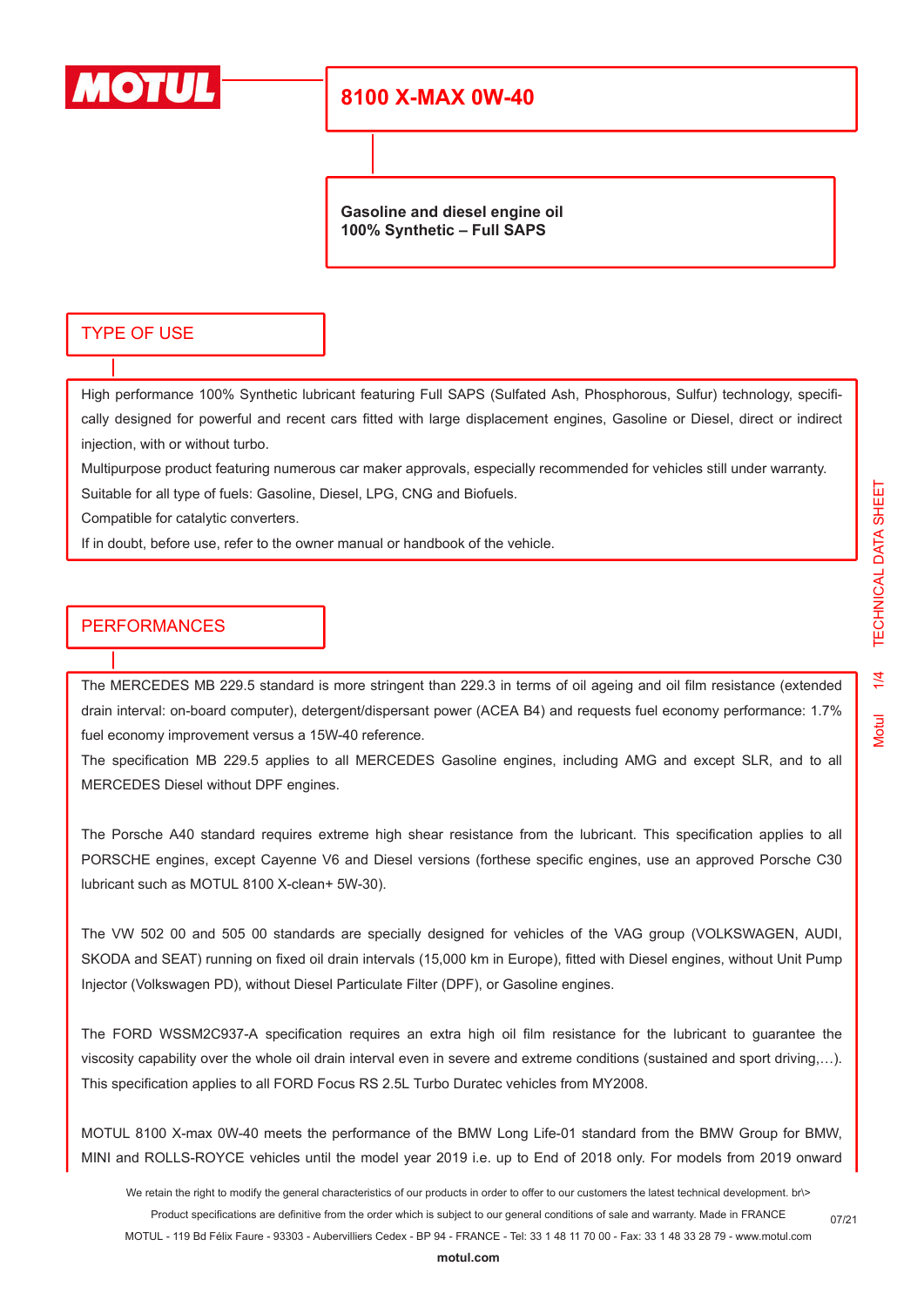

**Gasoline and diesel engine oil 100% Synthetic – Full SAPS**

requiring an approved BMW LL-01 lubricant, products such as MOTUL 8100 X-cess 5W-30 or MOTUL 8100 X-cess GEN2 5W-40 must be used.

The FIAT 9.55535-M2, N2 and Z2 performance levels impose the engine oil to combine both ACEA A3/B4 standard and 0W-40 viscosity grade in order to perfectly lubricate most of the Gasoline and Diesel engines of FIAT, ALFA-ROMEO, and LANCIA produced before July 2007, especially Twin Turbo Diesel engines (FIAT 9.55535-Z2).

The MS-12991 performance level mirrors these FIAT specifications for CHRYSLER vehicles.

MOTUL 8100 X-max 0W-40 meets all these very demanding requirements of performance and durability set by OEMs, as well as the latest level of international standard API.

The API SN standard requires from the lubricant performance an outstanding detergent/dispersant power, a better viscosity increase resistance against deposits, and high lubricating properties such as wear protection and high temperature resistance for better controlled oil consumption and perfect engine protection over the oil drain interval.

The viscosity grade SAE 0W-40 minimizes oil hydrodynamic friction, allowing fuel economy especially when oil is cold. Improves oil flow at start up, faster oil pressure build up, faster rev raisings and faster operating temperature reach. Environment friendly, this type of oil allows fuel consumption reduction and therefore minimizes greenhouse gases (CO<sub>2</sub>) emissions.

Numerous OEMs such as NISSAN, JAGUAR, LAND-ROVER, etc… recommend using a lubricant with 0W-40 viscosity grade and at least API SM for most of their sporty vehicles like for example the NISSAN GT-R, 370Z, 350Z,…

MOTUL 8100 X-max 0W-40 formulation is the perfect balance between fuel economy linked to its viscosity grade and outstanding lubrication performance (high HTHS > 3.5 mPa.s).

#### RECOMMENDATIONS

Drain interval: refer to manufacturers' recommendations and tune to your own use.

MOTUL 8100 X-max 0W-40 can be mixed with synthetic or mineral oils.

Before use always refer to the owner manual or handbook of the vehicle.

**[motul.com](http://www.motul.com)**

07/21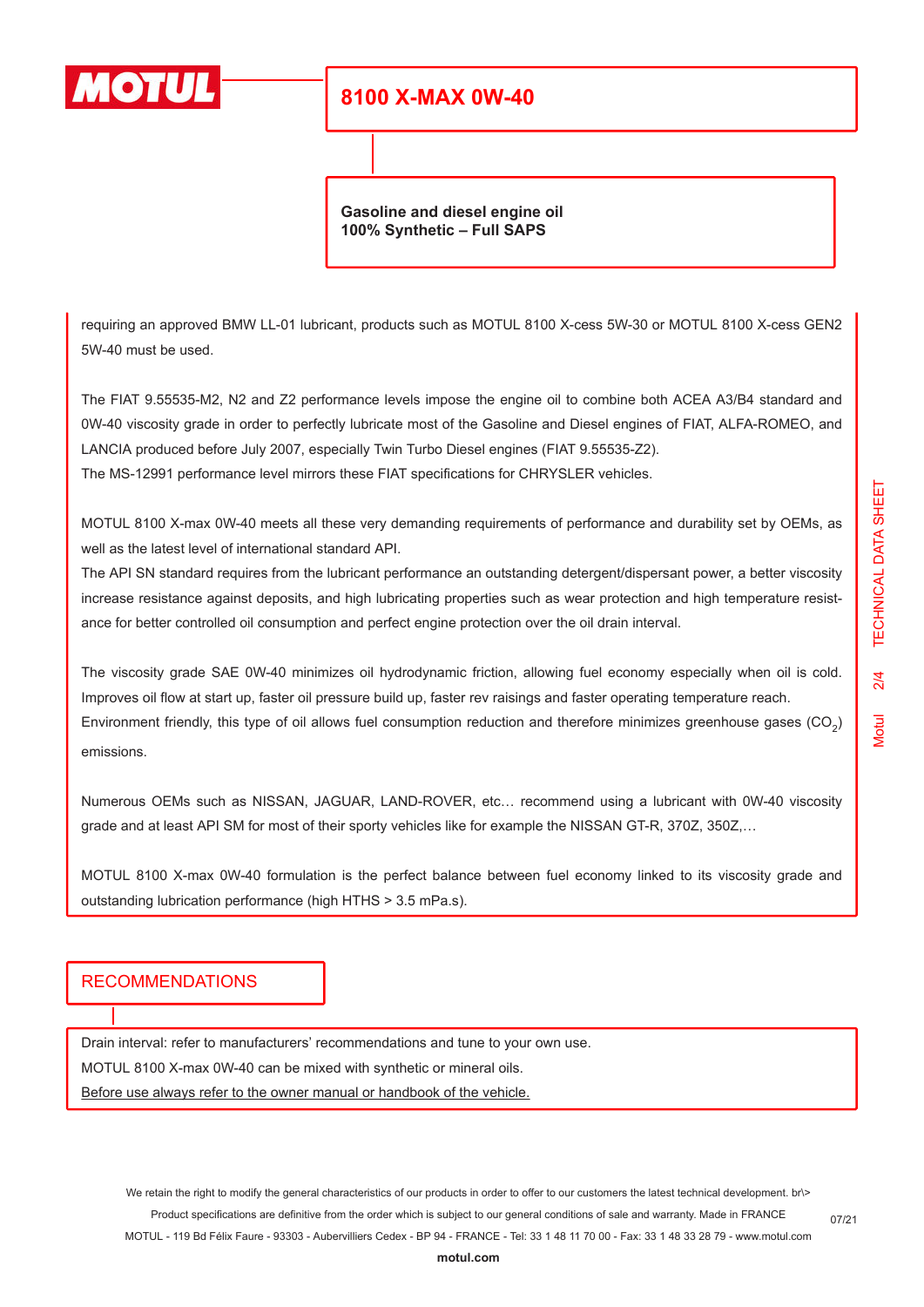

**Gasoline and diesel engine oil 100% Synthetic – Full SAPS**

### **PROPERTIES**

| Viscosity grade                                 | <b>SAE J 300</b>  | $0W-40$                      |
|-------------------------------------------------|-------------------|------------------------------|
| Density at $20^{\circ}$ C (68 $^{\circ}$ F)     | ASTM D1298        | 0.841                        |
| Viscosity at $40^{\circ}$ C (104 $^{\circ}$ F)  | ASTM D445         | $76.2 \text{ mm}^2/\text{s}$ |
| Viscosity at $100^{\circ}$ C (212 $^{\circ}$ F) | ASTM D445         | $13.5$ mm <sup>2</sup> /s    |
| HTHS viscosity at 150°C (302°F)                 | ASTM D4741        | $3.6$ mPa.s                  |
| Viscosity Index                                 | <b>ASTM D2270</b> | 184.0                        |
| Pour point                                      | <b>ASTM D97</b>   | $-45.0 °C / -49.0 °F$        |
| Sulfated Ash                                    | ASTM D874         | 1.10 $%$ weight              |
| <b>TBN</b>                                      | ASTM D2896        | 10.1 mg KOH/g                |
| Flash point                                     | ASTM D92          | 228.0 °C / 442.0 °F          |

We retain the right to modify the general characteristics of our products in order to offer to our customers the latest technical development. br\>

Product specifications are definitive from the order which is subject to our general conditions of sale and warranty. Made in FRANCE

MOTUL - 119 Bd Félix Faure - 93303 - Aubervilliers Cedex - BP 94 - FRANCE - Tel: 33 1 48 11 70 00 - Fax: 33 1 48 33 28 79 - www.motul.com

**[motul.com](http://www.motul.com)**

07/21